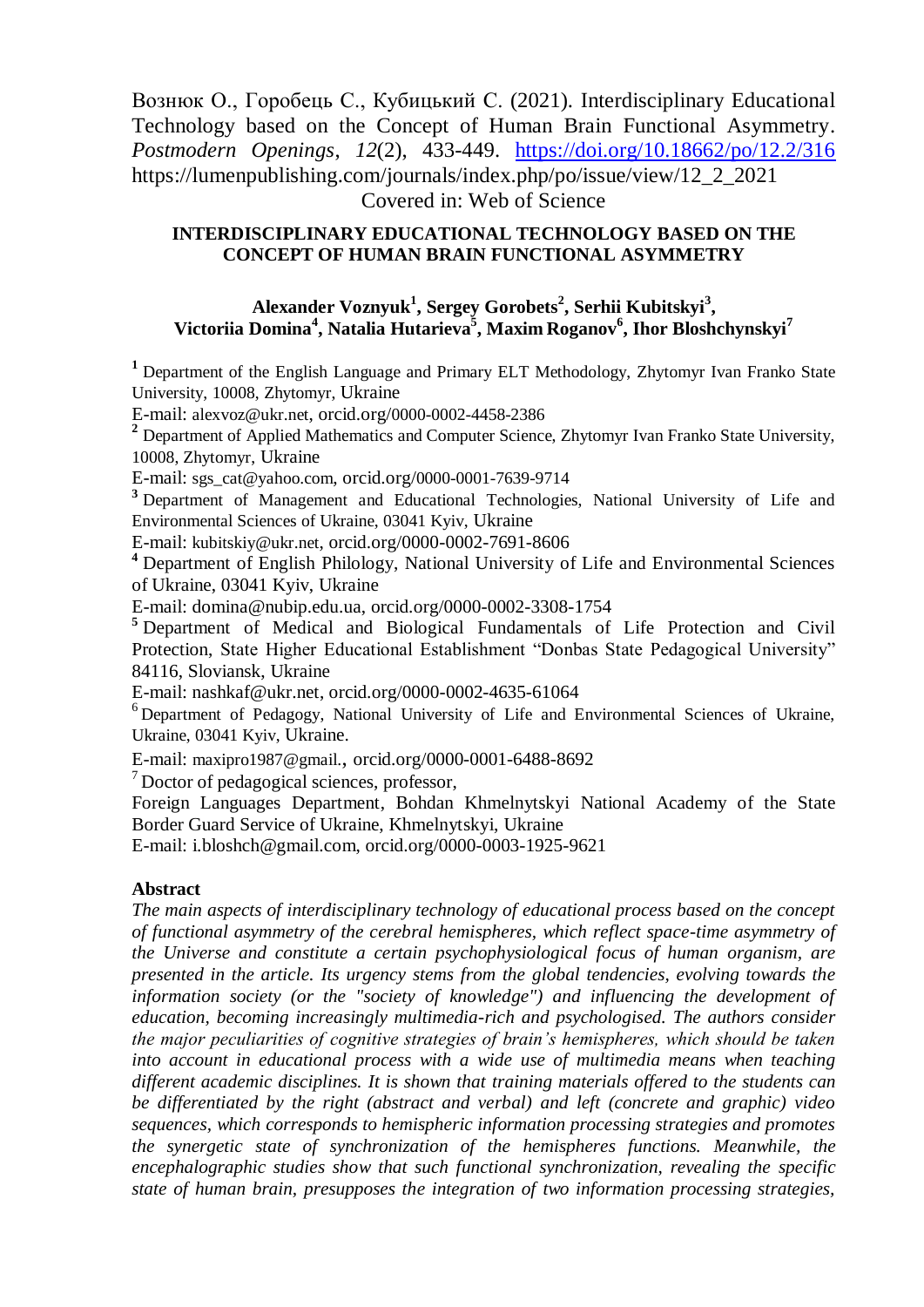*leading to harmonization of the processes of the first and second signalling systems. The algorithms of the most effective influence of multimedia presentations of teaching materials on a student based on the concept of functional asymmetry of human brain have been substantiated. These algorithms provide for combining the "left" and "right" information in such a way that the volumes of two types of information would form a harmonious (golden) proportion.*

**Key words:** *multimedia technology; hemispheres of human brain; synchronization of hemispheric functions; educational process; synergetic.*

## **Introduction**

*Formulation of the problem.* A characteristic trend of the postmodern world is globalization, hyper-communication and the continuous growth in the amount of information when all aspects of public life are exposed to information technologies that replace the crucial features of culture. Today science no longer sets the agenda for technology; "technoscience" is the driving force of information technology as defining the mode of economic production in culture and society (Oliver, 2006). It boosts the change in technology, thus enhancing the role of the personality by intellectualizing their activity. This, in turn, requires a qualitatively new level of teaching the students both basic and professional disciplines, ensuring intellectual, psychological and moral readiness of all participants of the educational process for the work in new environment.

The Laws of Ukraine "On the National Program of Informatization", "On the Basic Principles of the Development of the Information Society in Ukraine" determine the strategy of solving the problem related to provision of information support in all spheres of human activity, when educational informatization is to be directed at formation and development of nation's intellectual potential, improvement of the forms and content of educational process, the introduction of computer teaching and testing methods directed at solving different educational problems in the context of the postmodern challenges of socio-economic and environmental character.

Since the new socio-economic conditions require the use of the particular means of educational process management, therefore, scientists make purposeful attempts to modify the functional use of computer technologies on order to reveal their real impact on the process of education.

All-rounded analysis of current socio-cultural situation in Ukraine and in the world as well as the recent studies in the field of education enable one to come to a conclusion that a new computer-oriented paradigm of educational process is developing based on the phenomenon of exponential growth of scientific knowledge and widening of the interdisciplinary researches.

### **General Background of Research**

*Analysis of recent research and publications.* Didactic aspects of designing computer tools have been developed, determining the effectiveness of the use of computers in educational process. In this context we can mention general pedagogical aspects of usage of computer oriented technologies, namely of Anki specialised application during foreign language professional training, investigated by I. Bloshchynskyi (Bloshchynskyi, 2017). Didactic aspects, as well as computer functions in educational process investigated by M. Karpushyna, I. Bloshchynskyi, V. Zheliaskov, V. Chymshyr, O. Kolmykova, & O. Tymofieieva, are revealed in their works dealing with the training and using specialized computer programs to intensify the learning process of military specialists at different specialties (Karpushyna, Bloshchynskyi, Zheliaskov, Chymshyr, Kolmykova, Tymofieieva, 2019; Bloshchynskyi, 2017). In the postmodern society an important condition for successful professional training of the specialists of any profile presupposes wide use the informationcomputer technologies, including the use electronic educational software and multimedia.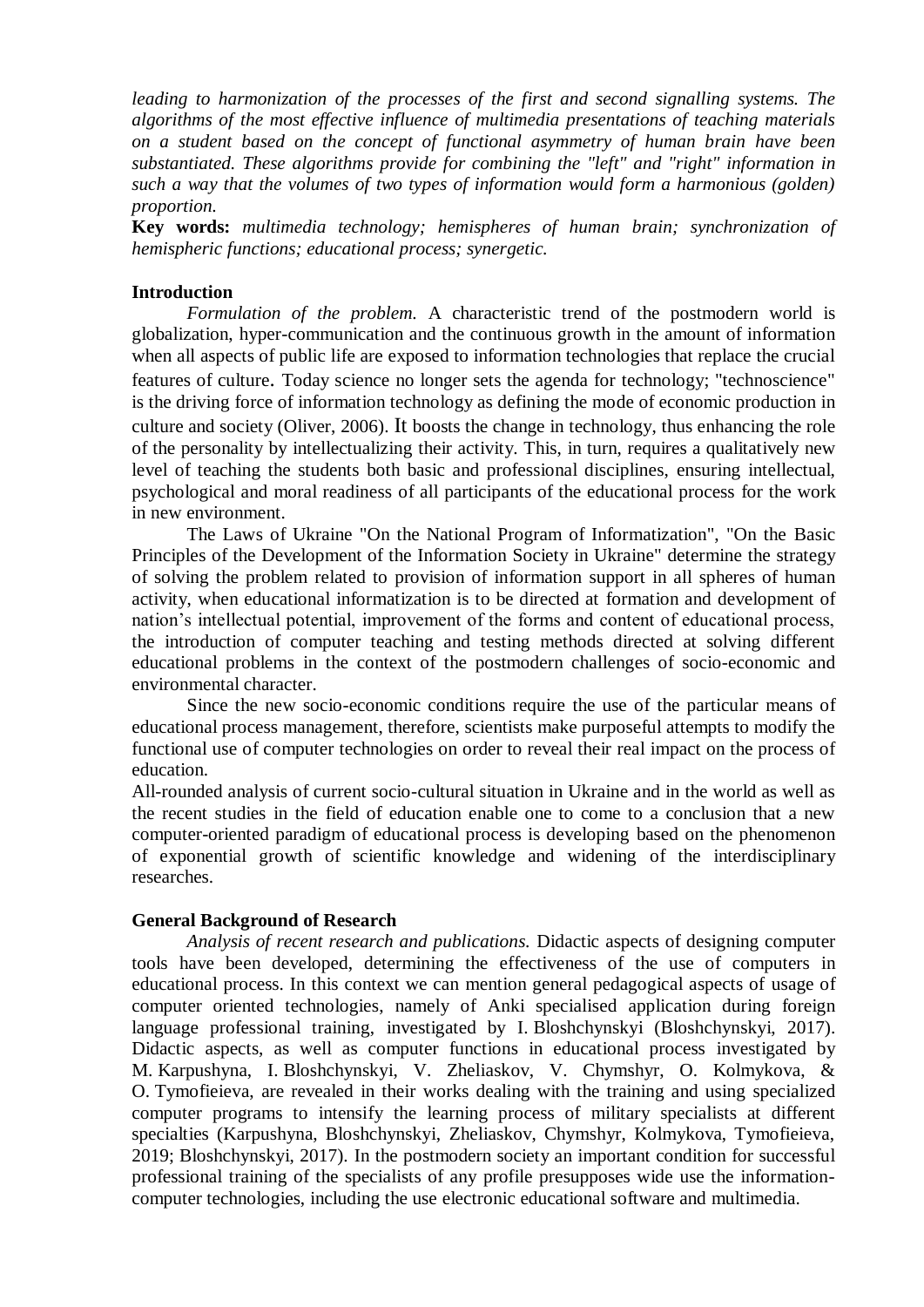In the postmodern era, the basic foundations of the human soul also fluctuated. They testified to the complex and contradictory processes of reassessment of the axiological reorientation of modern personality. In this case, scientists S. Hanaba, O. Mysechko, I. Bloshchynskyi emphasized that solidarity of efforts is a common condition for the survival of the world, a prerequisite for trying to restore coherence in the life systems of the planet, eliminating the carcinogenic source of inconsistency in self-centered individual and collective human behaviour. (Hanaba, Mysechko, Bloshchynskyi, 2020).

Catalina M. Georgescu revealed the problem of identity and realization of European values in the media using a postmodern methodology (Georgescu, 2018). Noteworthy is the research on the transformation of values and the mentality of young people under the influence of cultural diversity (Pehoiu, 2018). An example of practical implementation of our theoretical considerations is a study conducted by the scholar Claudia Salceanu, who conducted a comparative analysis of the value system in society between different generations of people, showing the possibilities of building paths of tolerant environment and coexistence of different generations (Sălceanu, 2019).

The methods of using computer-oriented technologies by the students on "Nursing" specialty were investigated by Melnychuk, Rebukha, Zavgorodnia and Bloshchynskyi (Melnychuk, Rebukha, Zavgorodnia, & Bloshchynskyi, 2018). The principles of the use of information and computer technologies, namely the use of electronic educational and methodological software packages in teaching different disciplines were described by I. Bloshchynskyi, O. Halus, I. Pochekalin, and D. Taushan. (Bloshchynskyi, Halus, Pochekalin, Taushan, 2018).

Obviously, preparing and delivering lectures in this format requires of the lecturer not only to be able to work with the computer equipment and appropriate software, but also the knowledge of the peculiarities of the perception of training information by the students, as well as the general principles of composition of video sequences. However, these issues have not been sufficiently covered in scientific literature. In this regard for enhancing the effectiveness of the perception of educational information, it seems relevant to dwell on some effective ways of presenting educational information using the capacities of computer graphics and the functional asymmetry concept of human brain.

### **Methodology of Research**

**The objective of the article** *is* to substantiate an interdisciplinary technology of educational process based on the concept of functional asymmetry of the cerebral hemispheres of human brain.

In order to reach this goal, we have conducted our research on three methodological levels: 1) general/overall (general principles of the concept of functional asymmetry of human brain), 2) peculiar/specific (this concept is analyzed in the context of human perception of training information) and 3) single/individual (the major principles of such perception are used in grounding and working out of certain algorithms of the most effective influence of multimedia presentations of teaching materials on a student).

### **Results of Research**

### **Methodological level of the general/overall**

In our changing time, one can be a witness of radical transformation of educational technologies, which begin to focus on the achievements in the field of psychology. One of the new direction in pedagogical science is a called "psycho-pedagogy", which uses widely different psychological data, namely functional asymmetry of human brain.

Functional asymmetry of human brain is one of its most pronounced features reflects the difference in distribution of neuropsychic functions between its left and right hemispheres. The existence of such an asymmetry was discovered in 1836 by a rural doctor M. Dax, who established a correlation between the damage of the left hemisphere and the loss of speech in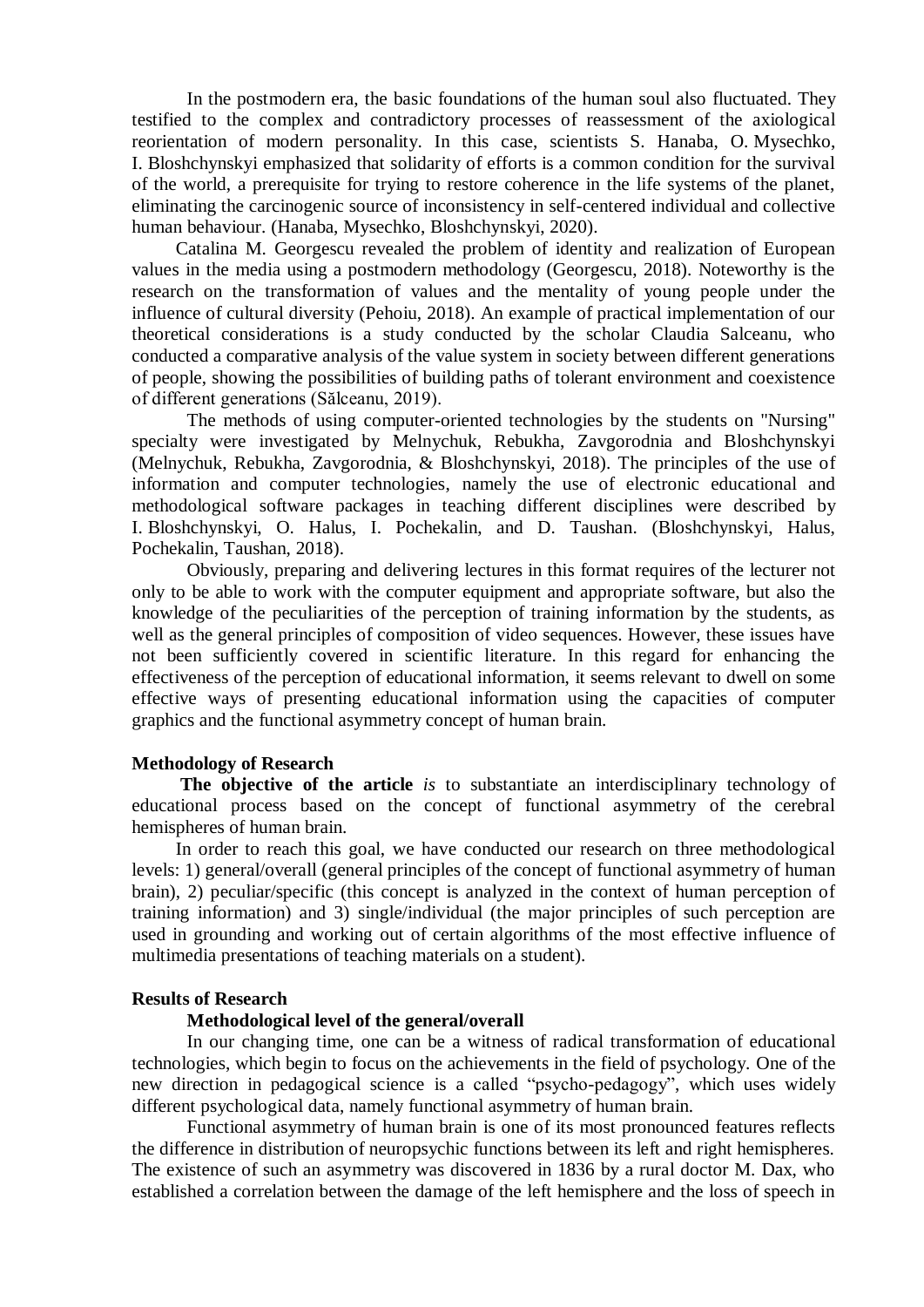40 patients. In 1981, R. Sperry showed that each of the hemispheres plays a leading role in certain psychic functions of a human. (Sperry, 1968).

As numerous scientific experiments show that the brain's hemispheres play a very important role in human life (Simonov, 1991). Although both hemispheres are interrelated and function in interchangeable way each one introduces its own characteristics into the work of the brain as a whole. The left hemisphere participates mainly in analytical processes, operates with discrete concepts and sequences of separate symbols. Contrary, the right hemisphere works with integral constructions, with sensory images, providing a holistic, analogous description of the world. That is why the left hemisphere can be called logical, and the right hemisphere – an imaginative one. The psychological peculiarities of the hemispheres, which are to be taken into account in educational process, are presented in Table 1. compiled based on the data taken from various sources (Amunts, 2010; Flor-Henry, 1978; Simonov, 1991; Springer, 1997; Russel, 1991).

| and pay enougher pecuniamed                                  |                                                        |
|--------------------------------------------------------------|--------------------------------------------------------|
| <b>LEFT HEMISPHERE</b>                                       | RIGHT HEMISPHERE                                       |
| The strategies of cognition and mastering the world          |                                                        |
| · Discrete, analytical, classification, abstract,            | Visual-figurative, intuitive,<br>$\bullet$<br>creative |
| algorithmic, step-to-step thinking                           | thinking                                               |
| • Accurate, monosemantic linguistic and                      | • Uncertain, polysemantic linguistic and               |
| motivation context of cognition and mastering                | motivation context of cognition<br>and                 |
| the<br>world                                                 | mastering<br>world<br>the                              |
| The result of such cognitive strategies: the                 | The result of such cognitive strategies: a             |
| formation of an internally consistent model of               | holistic perception of the world                       |
| the world that can be consolidated and                       |                                                        |
| unambiguously expressed in the words or                      |                                                        |
| other conventional signs                                     |                                                        |
| The peculiarities of incoming information processing         |                                                        |
| Consecutive processing of incoming<br>$\bullet$              | • Simultaneous and holistic processing of              |
| information with the help of verbal-sign                     | information, realized on the basis of the first        |
| systems with the involvement of facts, logic,                | signalling system.                                     |
| realized on the basis of the second signalling               |                                                        |
| system.                                                      |                                                        |
| Visual-spatial-time perception                               |                                                        |
| • This hemisphere differentiates the faces, if               | · This hemisphere distinguishes the faces if           |
| differ<br>only<br>in<br>feature.<br>they<br>one              | they differ not in one but in many features.           |
| • This hemisphere better distinguishes few                   | • This hemisphere is good at distinguishing            |
| clear details of the images.                                 | the curvature of lines, irregular shapes,              |
| • It prefers to break holistic images into                   | the<br>spatial arrangement<br>polygons,<br>of          |
| parts, details, discrete elements.                           | complex shapes, the depth in stereoscopic              |
| • The right vision field is the domain of the                | images.                                                |
| left hemispheric functions.                                  | • It integrates the elements in complex                |
| • This hemisphere is oriented to the future                  | configurations.                                        |
| time.                                                        | • The left vision field is the domain of the           |
|                                                              | right hemispheric functions.                           |
|                                                              | • This hemisphere is oriented to the past              |
|                                                              | time.                                                  |
| The abilities and activities the hemispheres are directed at |                                                        |
| • This hemisphere realizes speech activity $-$               | • This hemisphere realizes the ability to              |
| its understanding and construction,<br>thus                  | visual and tactile recognition of the objects.         |
| with<br>verbal<br>working<br>symbols.                        | · This hemisphere realizes the ability to              |
| • This hemisphere realizes the ability to read,              | music and drawing, distinguishing the voices           |

**Table 1.** The psychological peculiarities of the hemispheres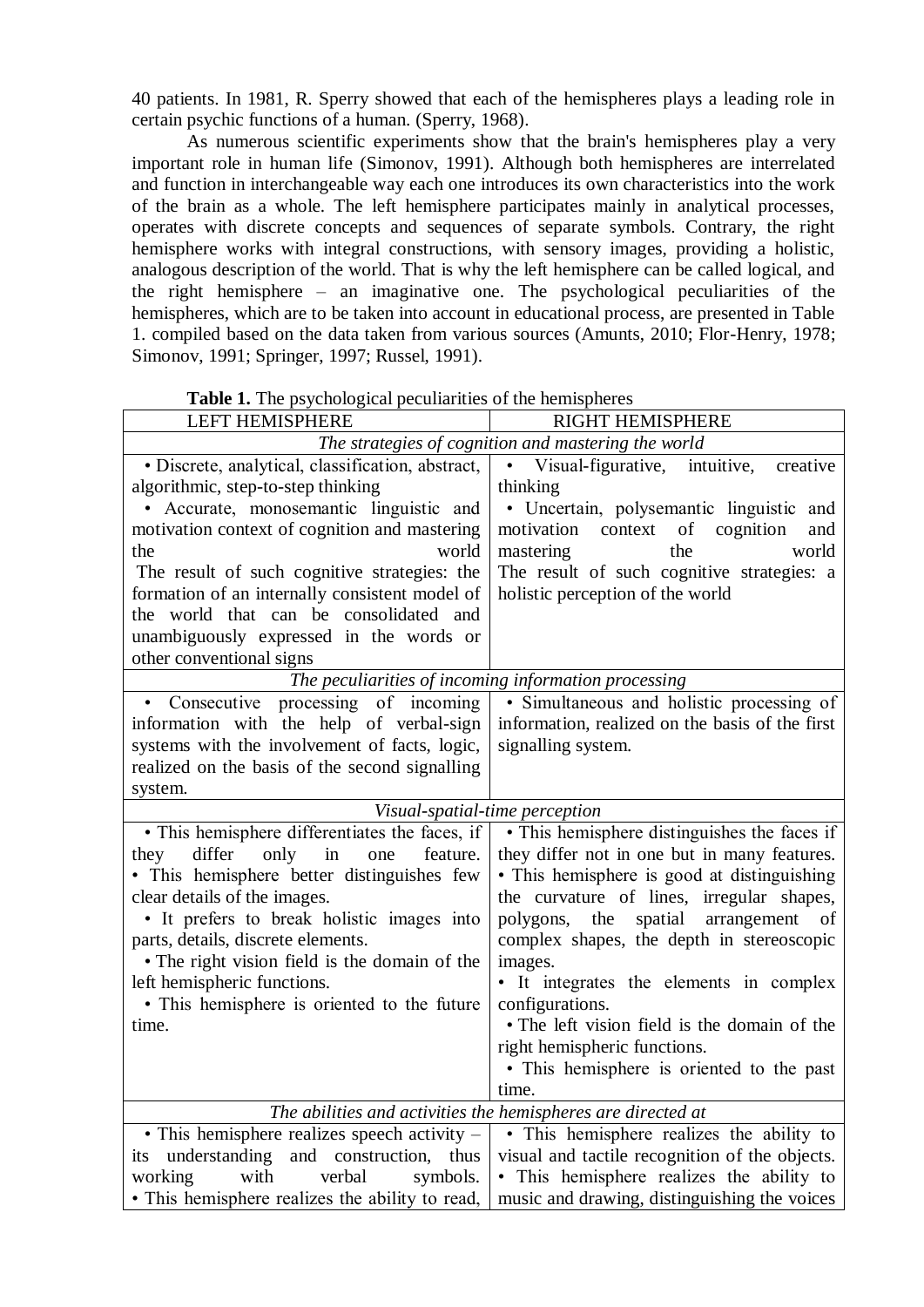| write, count, analyze, classify, establish cause- | and emotional states of the interlocutors,       |
|---------------------------------------------------|--------------------------------------------------|
| effect relationships between the objects and      | expressing and conveying the emotions by         |
| of<br>the<br>world.<br>phenomena                  | voice<br>intonation.                             |
| • This hemisphere realizes the intelligent        | • This hemisphere makes it possible for a        |
| interpretation of human sensations, on the        | man to navigate in space and have an             |
| basis of which a man develops a certain line of   | accurate idea of his/her<br>body<br>in<br>- 1t S |
| behaviour.                                        | movement.                                        |
| • This hemisphere realizes the capacity to        | • This hemisphere realizes the ability to        |
| select the goals and predict the outcome of       | dream and fantasize.                             |
| own actions.                                      |                                                  |
| Types of perceived information                    |                                                  |
| • Verbal, abstract, rational.                     | • Non-verbal, figurative, irrational.            |
| Sensory peculiarities                             |                                                  |
| • This hemisphere realizes the processes of       | • This hemisphere realizes the processes of      |
| second signalling system.                         | first signalling system.                         |
| • This hemisphere prefers to percept cold         | • This hemisphere prefers to percept hot         |
| colour spectrum.                                  | colour spectrum.                                 |
| • This hemisphere prefers to percept rhythm.      | • This hemisphere prefers to percept tune.       |
| • The right part of human body is the domain      | • The left part of human body is the             |
| of the left hemispheric functions.                | prerogative<br>of<br>the right<br>hemispheric    |
|                                                   | functions.                                       |

## **Methodological level of the peculiar/specific**

The encephalographic studies show that functional synchronization of the hemispheric information processing strategies takes place in a meditation state, enabling a man to actualize the state of illumination, intuitive cognition, resulting in integral perception of the world as a certain wholeness (Murphy, 1985). The functional coherence of the hemispheres (realized in the sphere of "super-I", according to P.V. Simonov (Simonov, 1991), the "compromise" between them leads, to equalization of spatial deformation, that is, to adequate perception of volumetric space characteristics on the retina plane of the eyes, when the volumetric and plane aspects, being geometric antagonists (being demonstrated by the dichotomy of Euclidian geometry and N. I. Lobachevsky's geometry) are harmonized to a common sensory "denominator".

So, the schemes of spacio-temporal organisation of the Universe and human's perception of space and time reveal a direct correlation. Below is the example of such a correlation and a model of functional localization of human brain (Simonov, 1991), which fully corresponds to the oriental symbol of Tao.



**Fig. 1.** The correspondence of the human brain functional localization model to the oriental symbol of Tao

In this respect, we can see that each hemisphere controls the opposite part of the body when, for example, the left ear functions are processed by the right hemisphere, and the right ear – by the left hemisphere (Voznyuk, Manolov, 2019; Voznyuk, 2018).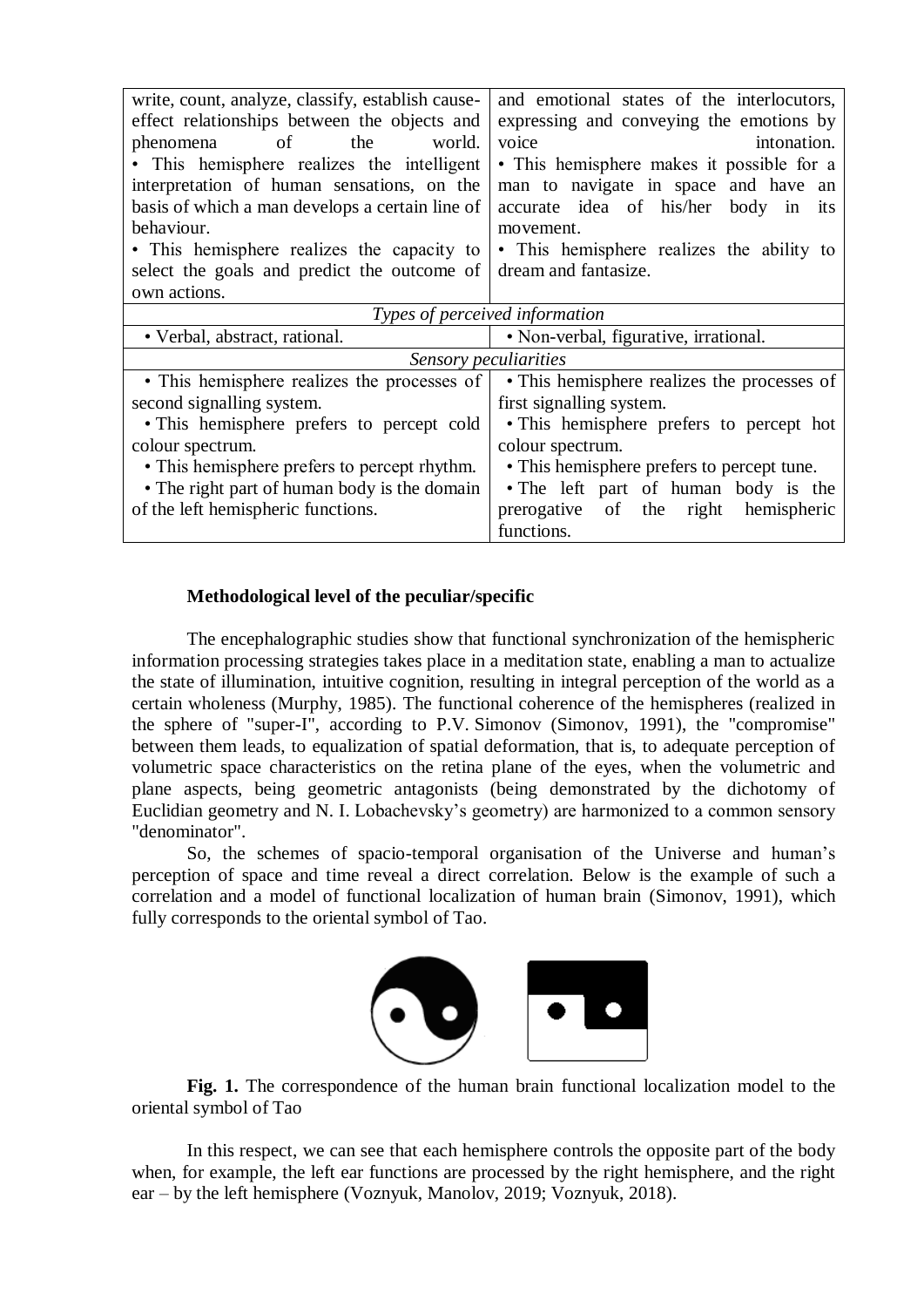

**Fig. 2.** Inversion perception by the hemispheres of the environment spatial characteristics

## **Educational extrapolations: the methodological level of the single/individual**

Psychologists S. Chyrchyk and D. Charman have found that the perception and assimilation of learning information by a student is greatly influenced by the form of presenting this information. In particular, shape, colour, size, structure, dynamics of the visual image are of great importance (Chyrchyk, 2016; Charman,1981).

It is needed to note that the human brain is not only able to work with two ways of presenting information, but is also able to correlate these two ways, making transitions from one representation modus to another, working with images more efficiently than a computer. In this context, the main problem and task of computer graphics is the creation of such models of presentation of knowledge in which a person could equally reflect and perceive the objects that are characteristic of logical (symbolic, algebraic) thinking, and the objects being characteristic of imaginative thinking.

## **Illustrative and cognitive functions of computer graphics**

Nowadays, the educators distinguish illustrative and cognitive functions of computer graphics. The illustrative function allows us to embody what is already known in the most adequate visual design that is, what already exists in the material world, or exists as an idea in the thoughts of a person. And the cognitive function of computer graphics is directed at receiving something new (that is, something that does not even exist in the mind of a specialist), or, at least, to contribute to the intellectual process of creating new knowledge.

Today we can note the tendency to shifting the emphasis on the use of computer graphics capabilities. An illustrative function is replaced by a cognitive function, which allows activating the innate ability of the human brain to think with complex spatial images, although sometimes the differences between illustrative and cognitive functions of computer graphics are rather relative. In some cases, the graphic image, presented in the form of illustration, can contribute to the birth of a new idea, thus the illustrative function of the computer image transforms into a cognitive function.

On the other hand, in the process of cognizing the properties of an object, the cognitive function of a graphic image can be transformed into an illustrative one.

#### **Interactive cognitive function of computer graphics**

However, the fundamental differences in the logical and intuitive mechanisms of human thinking, and, as a result, the differences in the forms of presenting the knowledge and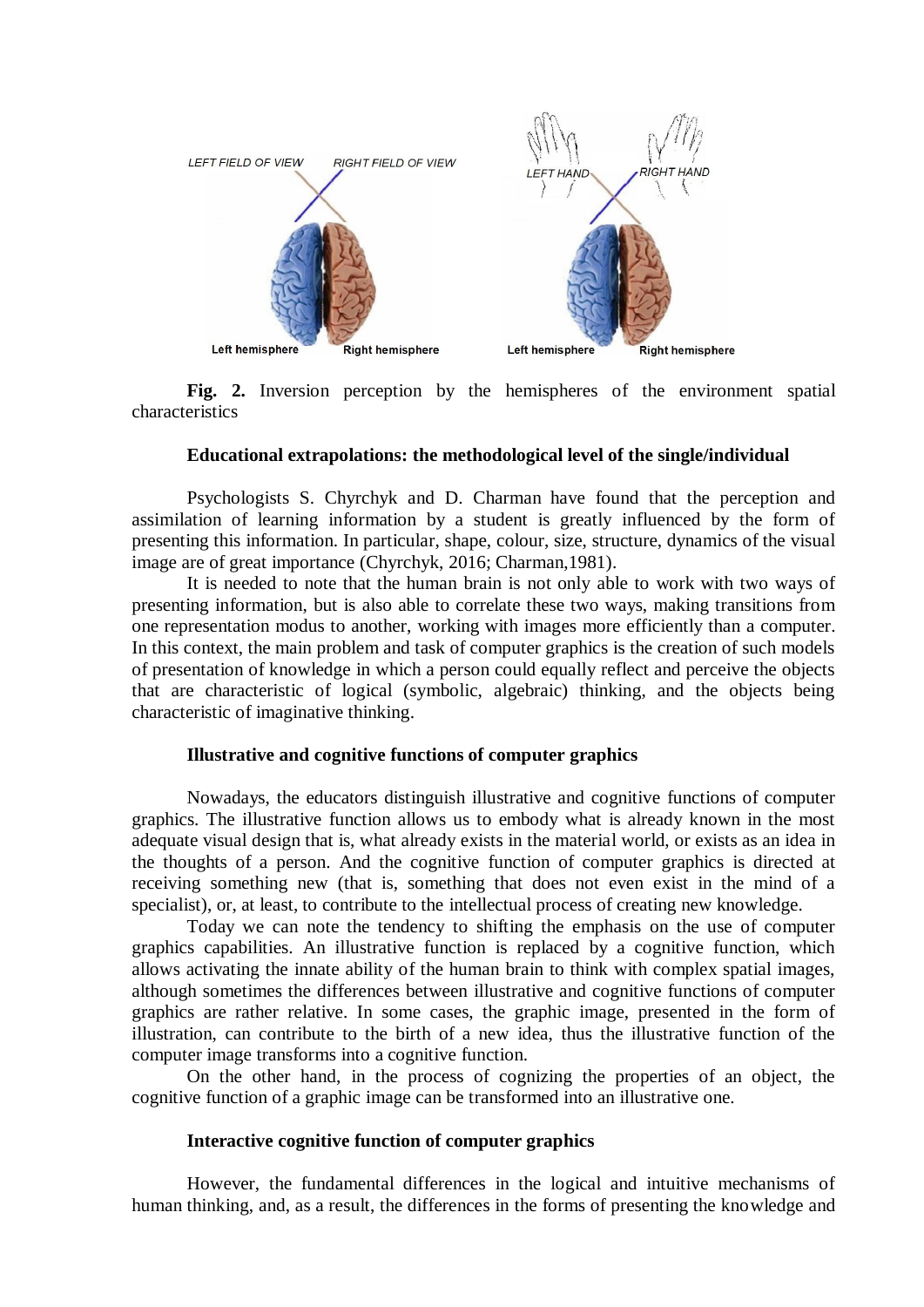the ways of its perception, make useful in the methodological sense the isolation of illustrative and cognitive functions of computer graphics (Fig. 3).

Such differentiation allows formulating didactic goals more clearly to use the images created by computer graphics algorithms in the development of multimedia learning technology. *Illustrative functions* of computer graphics are most often implemented in technology teaching, which operate with information of the declarative type. Typically, such information is provided in the form of static or dynamic graphic illustrations.

The *interactive cognitive function* of computer graphics is manifested in the application of multimedia learning technology, which operates with information of the procedural type, that is, the students acquire specific knowledge in the process of studying the behaviour of an object or process, given by its mathematical model.

### **The use of computer graphics in education**

It is important to note that varied tools of computer graphics reveal wide possibilities for the teacher to create, arrange and re-arrange new educational graphic and text material. Drawing and layout of computer programs provide simple and quick creation, editing, replication of educational material. For example, such popular graphic editors as *Adobe Photoshop, Adobe Illustrator, Corel Draw* have a wide arsenal of tools allowing to change not only the shape, but also the colour palette of the illustrative material. This can be illustrated by Figure 3, compiled by us.



**Fig. 3**. Genesis differentiation of illustrative and cognitive functions of computer graphics

Various online colour scheme constructors (for example, *colorscheme.ru; color.adobe.com*) help in the selection of a harmonious colour palette by using special colorimetric circles. Herewith, the selection of illustrative material can be carried out on the principle of contrast, triad, tetrad, analogy or accent-analogy. Thanks to the use of colour scheme constructors, an educator who does not have a special artistic training will be able to bring the colour gamut of the prepared illustrative material to a harmonious form, which will improve its perception by students.

More opportunities for improving the perception of educational material are provided by the technologies enabling to create animated images. The editors such as *Animatron, Sparkol, Adobe After Effects* provide the possibility to design dynamic sequences of varying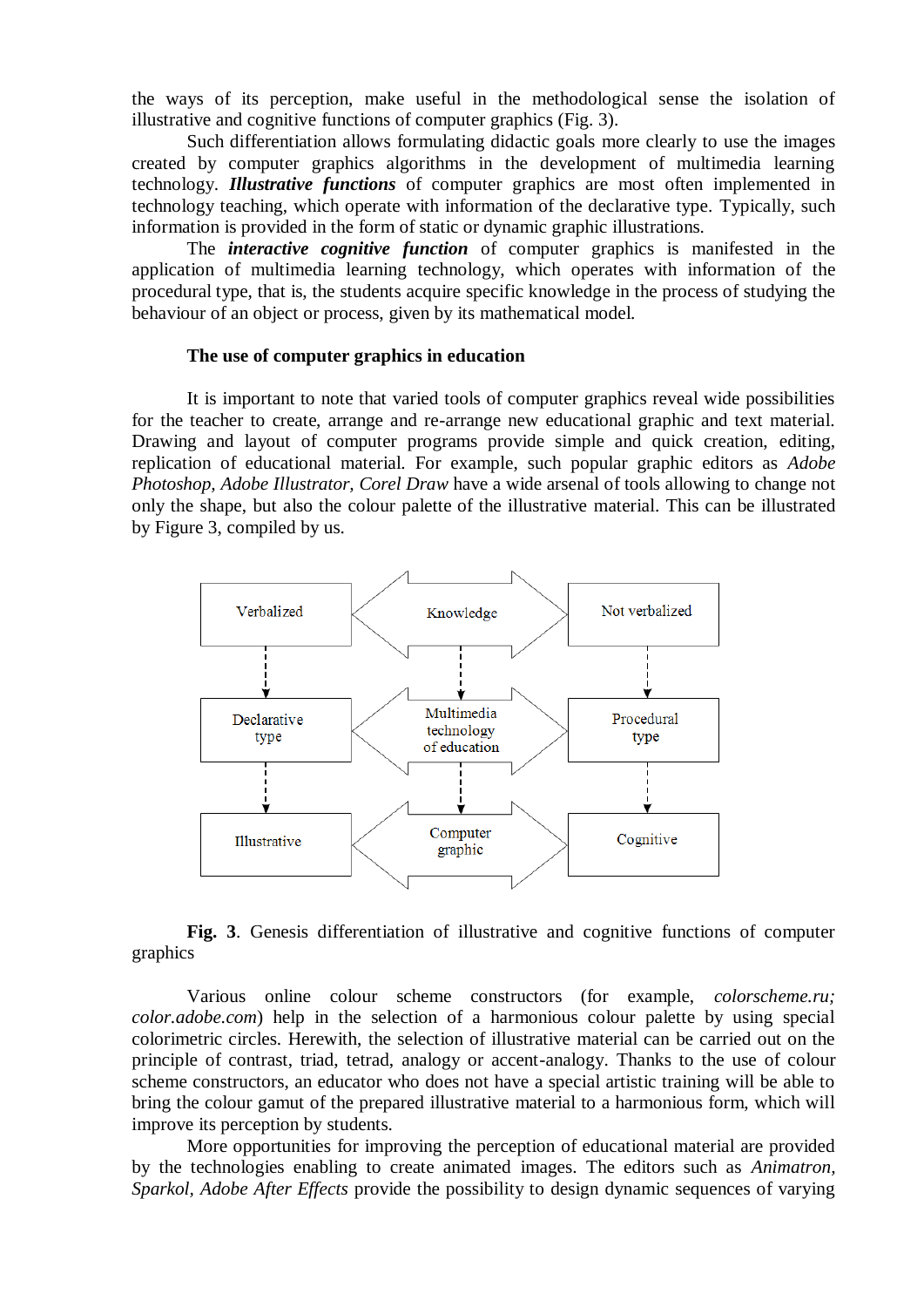complexity according to certain scenario. The metamorphosis in the frame allows one to more flexibly control the accents in the composition, clearly illustrate the qualitative changes in the displayed object. The use of transformation of graphic images enables to attract and retain the students' attention, increasing emotional impact on them, thus increasing the effectiveness of mastering the educational material.

The perception of animation and metamorphosis of visual images require concerted work of both hemispheres of the brain, which generates the effect of synergistic convergence of the hemispheric functions of the brain.

Thus, the knowledge of the peculiarities of the perception of information stemming both from functional asymmetry of the cerebral hemispheres, and the use of powerful computer graphics tools in creating lectures in the form of multimedia presentations, contribute greatly to improving the perception and mastering the educational material.

### **Jibbson's law of right-side stimulation**

The principles of hemispheric asymmetry can serve as the basis for building the effective strategy of teaching different disciplines. It has already been mentioned that numbers, letters, words, symbols are better perceived by the students when they are presented in the right field of vision, while concrete objects, image information – when presented to the left field of vision. It should also be noted that the right hemisphere is aimed at perceiving the melodic aspect of musical and verbal information, and the left hemisphere prefers its rhythmic pattern. Thus, the words and, in general, all verbal and non-verbal information can be analyzed from the point of view of its belonging to the "right" or "left" information. In this case, the hemispheric asymmetry reflects the general asymmetry of space and time in our Universe.

Thus, the view of a person usually moves in the process of visual reflecting a particular object from left to right, and space in the same trajectory increases the height of the objects that fill this space, as well as objects' number and compositional complexity increase. This peculiarity is known as "*Jibbson's law of right-side stimulation*", which is applicable to all forms of life on Earth. For example, the first living organisms that appeared on our planet, which lived on the stones of warm oceans, ate these stones spirally, from left to right, and the spiral of their trace was built on the basis of the golden section.

So, in order to activate the cognitive and thinking activity of the students, it is necessary to harmonize the work of both hemispheres taking into account the psychological peculiarities of their functions. For this purpose, the verbal educational information, the perception of which is based on abstract-logical thinking of the left hemisphere, must be combined with graphic images, which helps to use the right hemisphere and makes the perception of studying material by the students more holistic and thus more clear. In turn, this will promote their fuller and deeper understanding of the essence of new information and its translation into long-term memory.

So, in the process of receiving information through the visual channel, visual images of the right field of vision are processed in the left hemisphere and vice versa (Amunts, 2010; Flor-Henry, 1978; Springer, 1997).

This peculiarity is to be taken into account by the educators when preparing explanatory illustrations and slides: the dividing of visual field into the left (figurative) and right (verbal) parts is needed. Accordingly, the delivery of imaginative information is best done on the left side of the slide, and the letters, words; numbers are to be placed on the right side.

Generally speaking, the hemispheres of human brain, which are its "psychosomatic focus," reveal a rather simple sensory-cognitive pattern of perception of the world, when "the continual" aspect of the world is perceived mainly by the right, and "the discrete" – by the left hemisphere.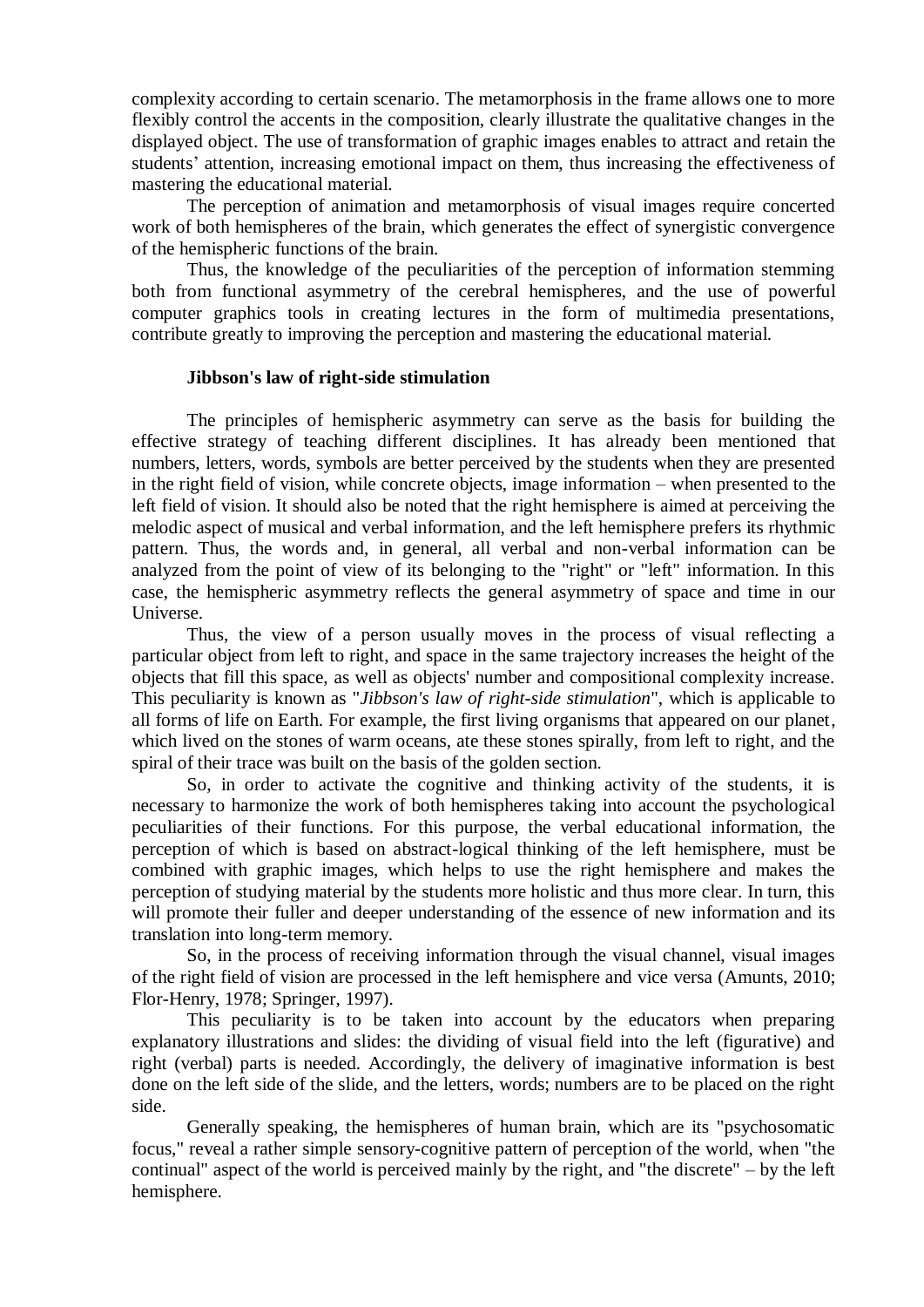### **Shatalov's pedagogical system**

It should be noted that the state of human creativity involves the functional harmonization of hemispheric strategies, which in the normal state tend to dominate one another (Russel, 1991). Therefore, the synergistic combination of hemispheric strategies of cognition and mastering the world involves the combination of visual and abstract (verbal) aspects in one context of the material proposed for the students. This method of integration of hemispheric strategies in education process is illustrated by V.F. Shatalov's highly effective pedagogical system, which uses the principle of hemispheric synthesis, when in the educational process two aspects of human psyche are brought to harmony – the right (concrete) and the left (abstract) ones. Due to Shatalov's pedagogical system, the students, on the one hand, receive various concrete facts (mathematical, historical, geographical, etc.), and, on the other hand, all these facts are translated into the language of the reference signals, which are abstract categories. The students are taught purposefully and regularly to manipulate simultaneously with two opposite types of information, realizing their mutual transformation, when the concrete is perceived and understood through the abstract and vice versa. Sufficiently long practice of bringing to functional unity of the right and left sides of cognition activities contributes to the development in the students the psychological attitude for holistic mental activity, within which the desire for creativity is manifested and, as a result, the educational activity is significantly intensified.

From the point of view of functional asymmetry concept of human brain, the combination of powerful computer graphics resources together with the reference signal method is an effective means of presenting the educational material.

## **Conclusions**

So, the teaching information being delivered to the students can be differentiated on the right (verbal) and left (figurative) visual fields, which corresponds to the hemispheric strategies of information processing and promotes the *synergistic effect* of convergence of hemispheric functions. On this basis, the algorithms can be highlighted both for effective (harmonious) pedagogical influence of information and computer means, and for creating harmonious (genius) works of art.

For the purpose of meditative-spiritual influence of a multimedia presentation of teaching information (or the work of art) on a student due to simultaneous affecting both hemispheres of the brain and thus synchronizing their processes, it is necessary to combine the "left" and " right" information in such a way that two hemispheric strategies would "extinguish", compensate each other (since the hemispheres functionally synchronize in a meditative and creative state being the highest level of human activities and the sublime aim of human development). Sensory and cognitive peculiarities of hemispheric functions, such as direct and reverse visual perspectives, the perception of colour (cold and hot spectrum), sound (rhythm and melody), discrete and holistic organization of visual information, etc. should also be taken into account.

The two variants of compensating algorithm include simultaneous influence on a person with "right" and "left" information, being equalized, thus eliminating each other; and the influence of "right" information on the "left" hemisphere and vice versa; for example, the visual information which is placed in the left field of vision (where the information is perceived by the right hemisphere) is placed in the right field of vision corresponding to the spatial perception of the left hemisphere – thus we interchange the fields of vision creating the mutually compensating ("annihilating") effect.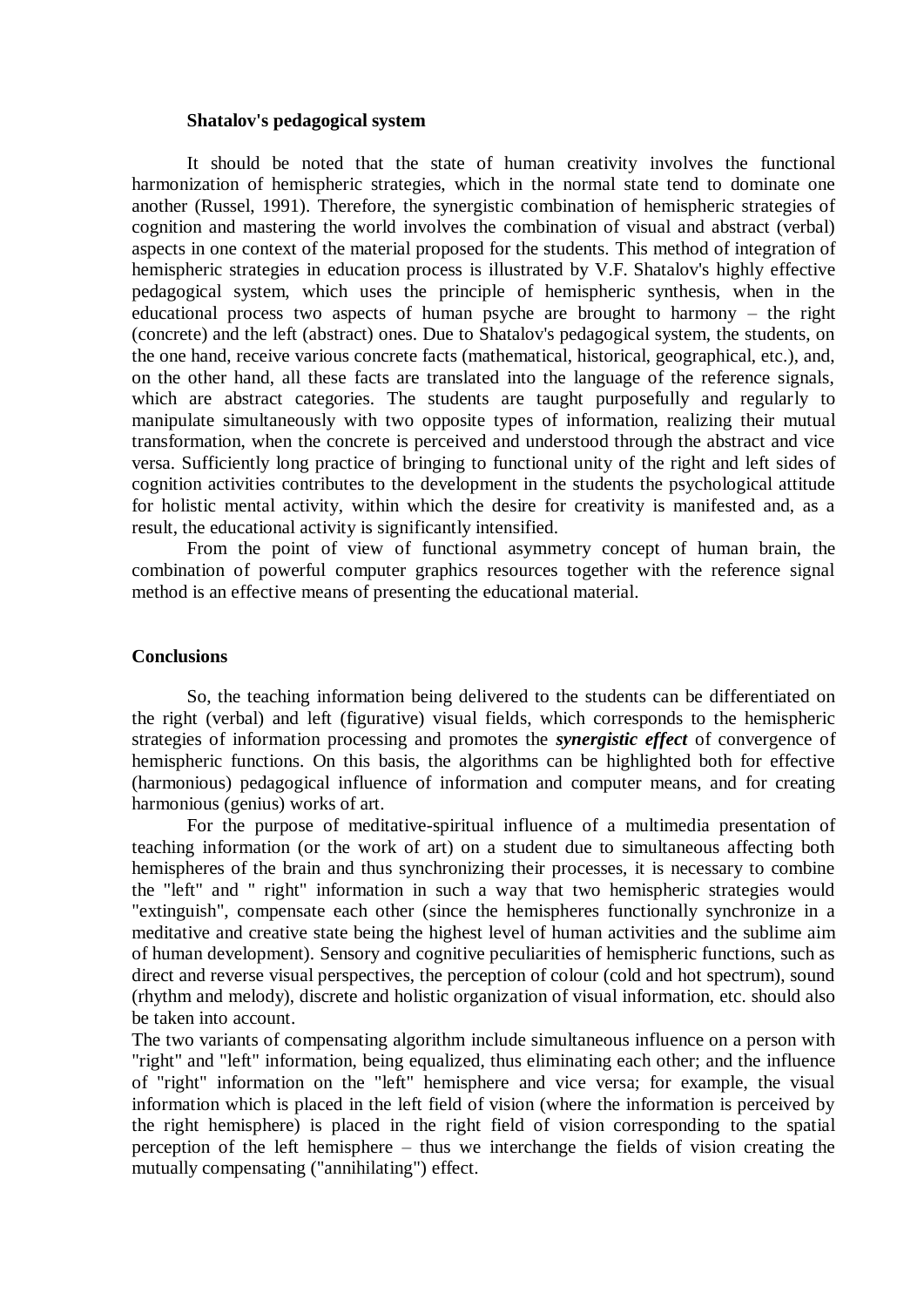For the purpose of harmonizing influence of a multimedia presentation of teaching information (or the work of art) on a student due to simultaneous effecting both hemispheres thus harmonizing their work, it is necessary to combine the left and right information in such a way that the volumes of two types of information would form a harmonious proportion (in the language of mathematics such a proportion is known as a golden ratio, or golden mean).

The optimal ratio is calculated due to taking into account the sensory and cognitive peculiarities of hemispheric functions that enables to achieve the best correlation between the aspects of sound – rhythm and melody (in case when multimedia presentation includes the use of a sound track), as well as between the number of visual elements on the right and left visual fields (revealing the index of visual diversity that reflects not only the number and size of visual elements but also the number and size of discrete and continuous geometric shapes being selectively perceived by the "continuous" right and "discrete" left hemispheres), the colour saturation of the visual elements and the background of visual fields, the parameters of visual perspective.

The prospects for further research lie in developing the holistic interdisciplinary technology concerning the presenting of teaching information by multimedia means based on the functional asymmetry concept of human cerebral hemispheres. The holistic interdisciplinary technology presupposes the mathematical calculation of the golden ratio mentioned above. This may be a new step to developing the information society in the context of developing the educational process being aimed at accomplishment of a new – synergetic and holistic – paradigm of education.

### **Acknowledgement**

Regarding the contribution of each author to the research, Serhii Cubitstyi conceived of the presented idea with support from Maxim Roganov and Victoriia Domina; the former gathered the necessary data while the latter was responsible for data processing; Alexander Voznyuk, Natalia Hutarieva and Sergey Gorobets developed the theoretical basis and formalised the article; Ihor Bloshchynskyi supervised the project.

### **References**

Amunts, K. (2010) Structural indices of asymmetry, The Two Halves of the Brain. Cambridge, MA: The MIT Press, 145–176, DOI: http://dx.doi.org/10.7551/mitpress/9780262014137.003.0111

Bloshchynskyi, I. H. (2017) Vy`kory`stannya specializovanogo programnogo dodatku anki pid chas samostijnoyi profesijnoyi inshomovnoyi pidgotovky` majbutnix oficerivpry`kordonny`kiv do skladannya derzhavny`x ekzameniv [Usage of Anki specialised program application during future Border Guard officers' independent foreign language professional training for passing state examination]. *Information technologies and learning tools.* 58 (2), 49–58. DOI: https://doi.org/10.33407/itlt.v58i2.1605

Charman, D. K. (1981) The cerebral hemispheres appear to function differently in artists and scientists, *Cortex,* vol 17 (3), 453-458, DOI: http://dx.doi.org/10.1016/S0010- 9452(81)80035-4

Chyrchyk, S. (2016) Foreign experience of design education, *Modern Science*, Praha: Česká republika, Nemoros, vol. 6, 97-104

Bloshchynskyi, I. H. (2017). Enhancement of cadets' practical training at the National Academy of the State Border Guard Service of Ukraine named after Bohdan Khmelnytskyi. *Science and Education*. Vol. 4, 5-10. DOI: https://doi.org/10.24195/2414-4665-2017-4-1.

Flor-Henry, P. (1978) Cerebral aspects of the organic response normal and deviational, Third International Congress of Medical Psychology, Rome, pp. 456-470